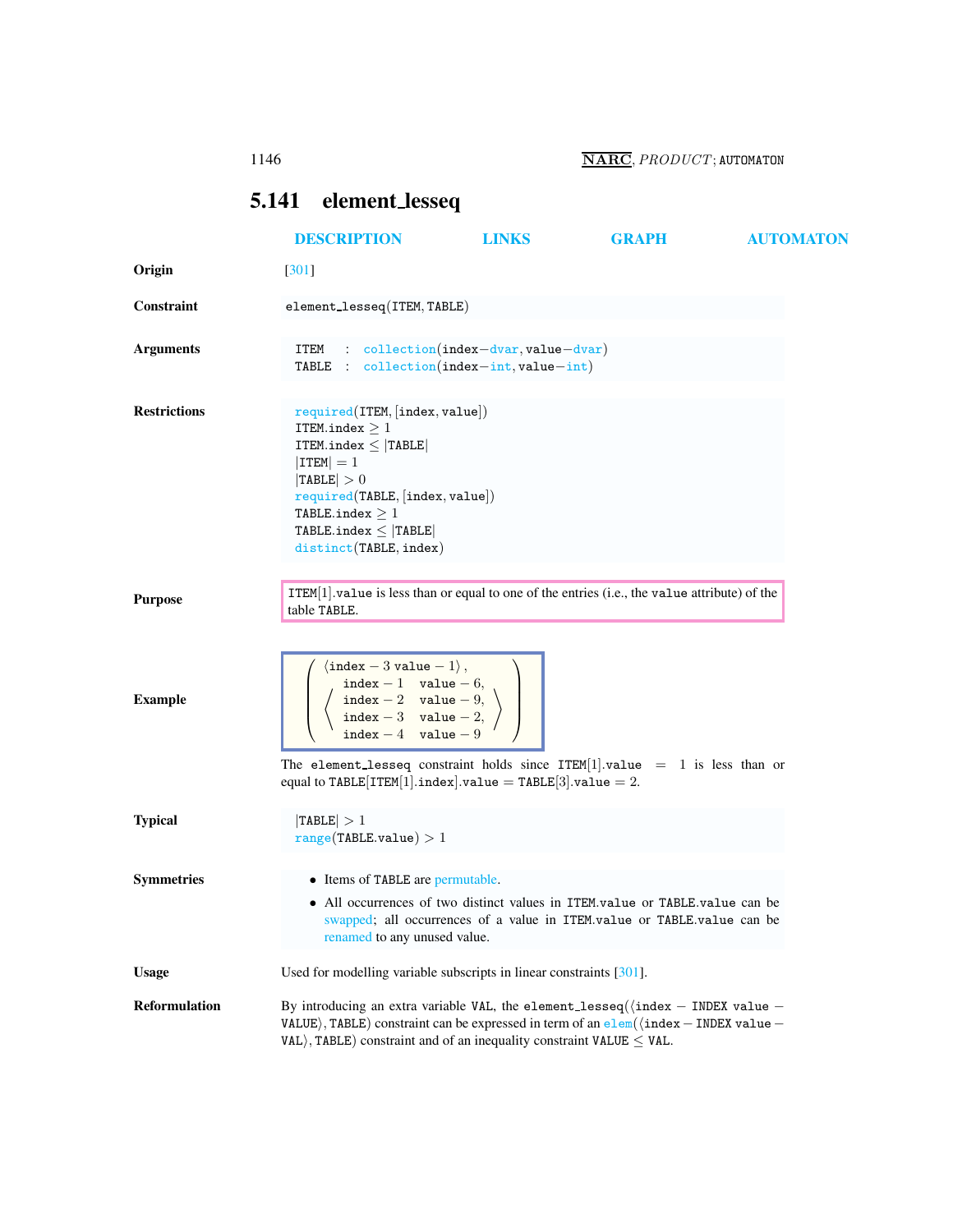## <sup>20030820</sup> 1147

<span id="page-1-0"></span>

| See also           | common keyword:<br>element_product(array constraint).                                 | element.   | element_greatereq,          |  |  |
|--------------------|---------------------------------------------------------------------------------------|------------|-----------------------------|--|--|
|                    | implied by: elem.                                                                     |            |                             |  |  |
| <b>Keywords</b>    | characteristic of a constraint:<br>reified automaton constraint.                      | automaton. | automaton without counters. |  |  |
|                    | <b>constraint arguments:</b> binary constraint.                                       |            |                             |  |  |
|                    | <b>constraint network structure:</b> centered cyclic $(2)$ constraint network $(1)$ . |            |                             |  |  |
|                    | <b>constraint type:</b> data constraint.                                              |            |                             |  |  |
|                    | <b>filtering:</b> linear programming, arc-consistency.                                |            |                             |  |  |
|                    | <b>modelling:</b> array constraint, table, variable subscript, variable indexing.     |            |                             |  |  |
| Cond. implications | element_lesseq(ITEM, TABLE)                                                           |            |                             |  |  |
|                    | with $minval(TEM.value) > 0$                                                          |            |                             |  |  |
|                    | and TABLE.value $>0$                                                                  |            |                             |  |  |
|                    | implies bin_packing_capa(BINS: TABLE, ITEMS: ITEM).                                   |            |                             |  |  |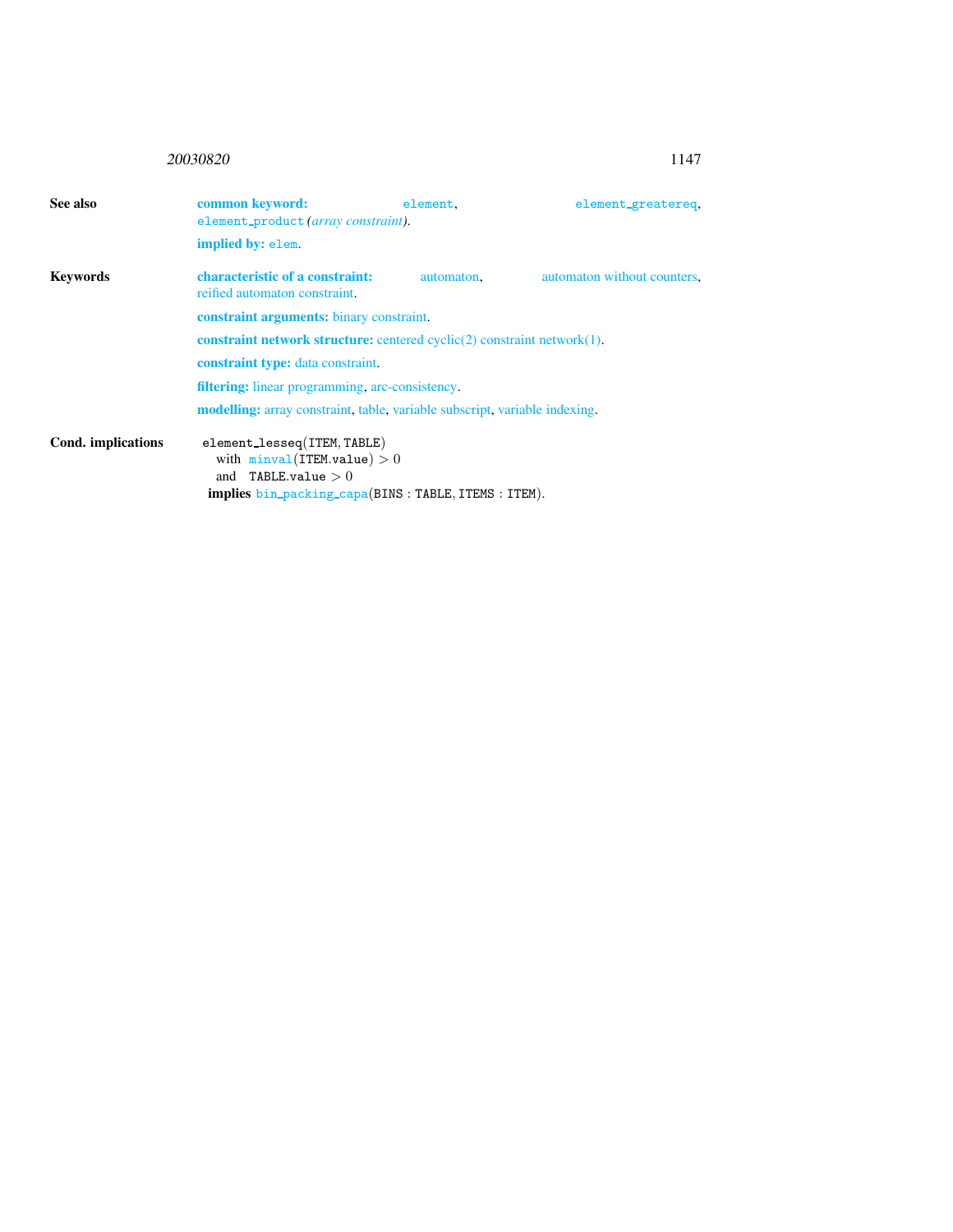<span id="page-2-0"></span>

| Arc input(s)         | ITEM TABLE                                                                    |
|----------------------|-------------------------------------------------------------------------------|
| Arc generator        | $PRODUCT \rightarrow collection(\texttt{item}, \texttt{table})$               |
| Arc arity            | 2                                                                             |
| Arc constraint $(s)$ | $\bullet$ item.index = table.index<br>$\bullet$ item.value $\leq$ table.value |
| Graph property(ies)  | $NARC = 1$                                                                    |

Graph model Similar to the element constraint except that the *equality* constraint of the second condition of the arc constraint is replaced by a *less than or equal to* constraint.

> Parts (A) and (B) of Figure [5.308](#page-2-1) respectively show the initial and final graph associated with the Example slot. Since we use the NARC graph property, the unique arc of the final graph is stressed in bold.



<span id="page-2-1"></span>Figure 5.308: Initial and final graph of the element lesseq constraint

Signature Since all the index attributes of TABLE are distinct and because of the first arc constraint the final graph cannot have more than one arc. Therefore we can rewrite  $NARC = 1$  to  $\mathbf{NARC} \geq 1$  and simplify  $\overline{\mathbf{NARC}}$  to  $\overline{\mathbf{NARC}}$ .